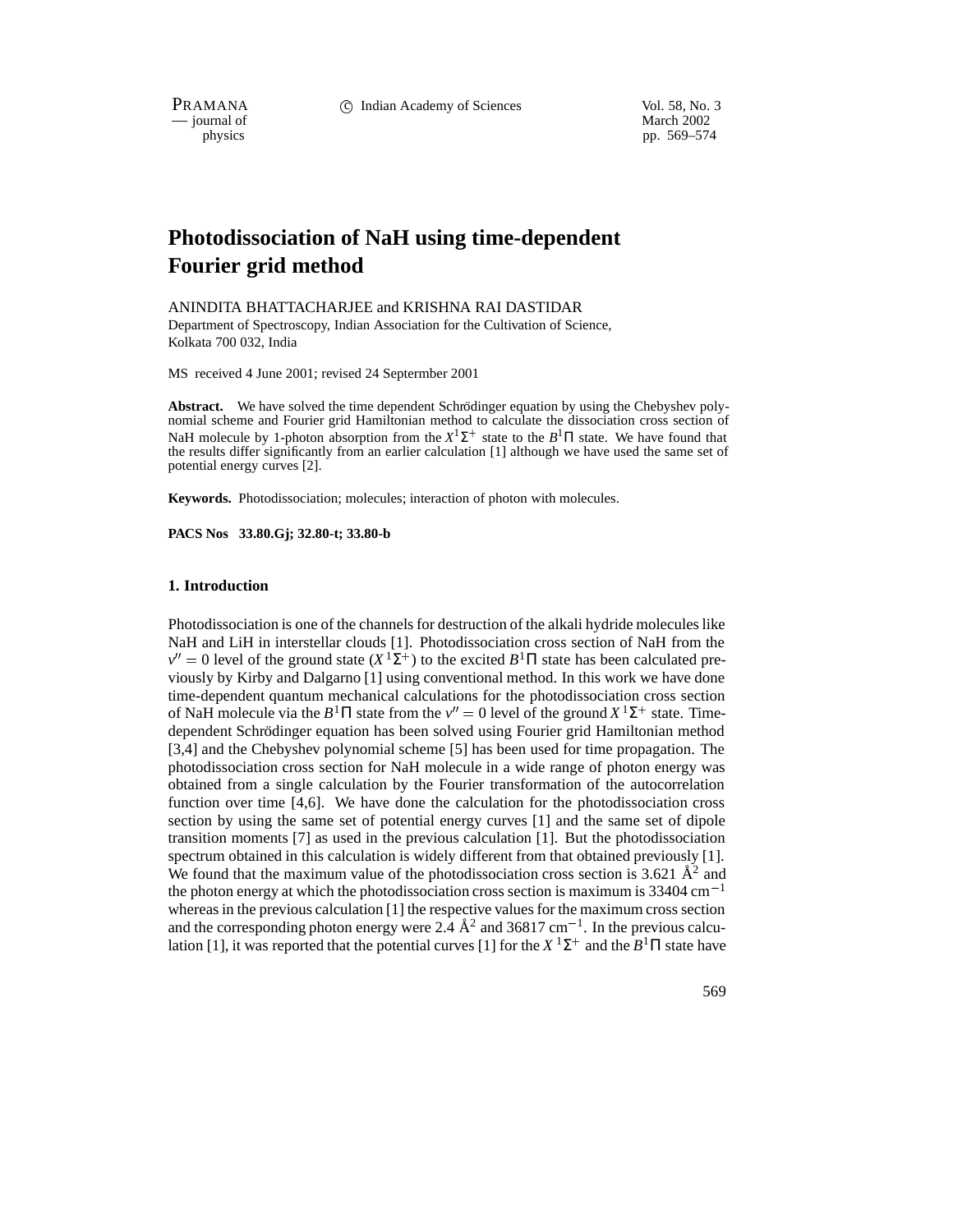been rearranged to make the threshold of photodissociation from  $v'' = 0$  of  $X^1\Sigma^+$  state to be 4.17 eV without mentioning how they have rearranged the curves. For the curves of Sachs *et al* [2], the threshold for photodissociation from  $v'' = 0$  of the  $X^1\Sigma^+$  state is 3.879 eV. To make this threshold to be 4.17 eV, we have rearranged the curves in two ways (see  $\S 3$ ). We found that even for these two calculations, our results are significantly different from Kirby and Dalgarno. Results with other sets of curves [8,9] will be reported elsewhere.

## **2. Theory**

Let the molecule be in a bound vibrational level of its ground electronic state. The wave function  $\psi$  can be obtained by Fourier grid Hamiltonian method [3,4]. In this method, potential energy is treated in coordinate space while kinetic energy is treated in momentum space.

The molecule is excited to a higher electronic state upon absorbing a photon. Let  $\mu$ be the transition dipole moment associated with this transition. An initial wavepacket is constructed as

$$
\Phi(R, t=0) = \mu(R)\psi(R, E_i)),\tag{1}
$$

where *R* is the internuclear separation and  $E_i$  is the energy of the initial vibrational state. This wavepacket is propagated in time under the influence of the excited state potential to give the time-dependent wavepacket. This is done using Chebyshev scheme for time propagation [5]. Time dependent wavepacket is evaluated at a series of time steps. At each time step, autocorrelation function is computed, till it converges to a very small value

$$
F(t) = \langle \Phi(R, t=0) | \Phi(R, t) \rangle.
$$
 (2)

The total absorption cross section is found by Fourier transform of the autocorrelation function over time [4,6]

$$
\sigma_i^{\text{Tot.}}(v) = \frac{\pi v}{3c\epsilon_0 \hbar} \int_{-\infty}^{\infty} e^{\frac{iEt}{\hbar}} F(t) dt,
$$
\n(3)

where

$$
E = E_i + hv. \tag{4}
$$

In the time integration, instead of  $\infty$  the upper limit is put as the time when the autocorrelation function converges sufficiently.

Now, the grids in coordinate space are finite in length. Complications in calculations may arise due to the nature of the fast Fourier transform technique which describes periodic functions [10]. If the wave function has a finite value at the edge of the grid, this finite value is reflected back changing the result drastically. To solve this problem, an artificial negative potential is added to the Hamiltonian. This is non-zero only near the edges of the grid and gradually annihilates the wavepacket as it comes in contact with it. Here, damping factor at the *I*th grid point is of the form

$$
DF = -2i \times \left[ \frac{(I - N_d)}{(N - N_d)} \right]^3 \times Z_{\text{min}},\tag{5}
$$

570 *Pramana – J. Phys.,* **Vol. 58, No. 3, March 2002**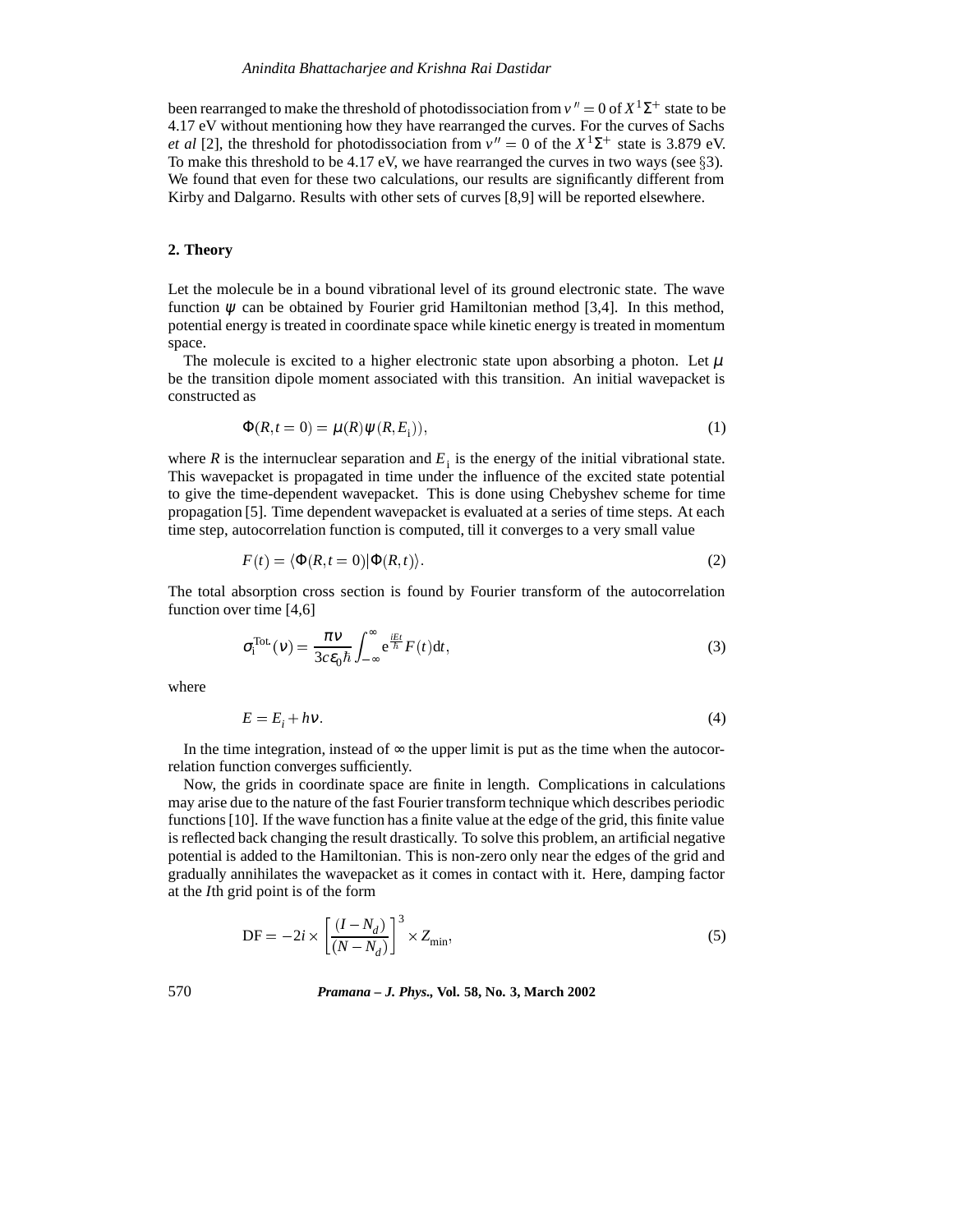where  $N_d$  is the grid point from which damping starts,  $N$  is the total number of grid points,  $Z_{\text{min}}$  is a constant factor.  $Z_{\text{min}}$  and  $N_d$  can be determined by the method described in Vibok *et al* [10].

#### **3. Calculations**

We have used the one-dimensional Fourier grid program of Balint–Kurti to find the photodissociation cross section by solving the time-dependent Schrödinger equation. We have done three sets of calculations in the following ways:

(1) *Set I*: Potential energy curves for the  $X^1\Sigma^+$  and  $B^1\Pi$  states were used as obtained in the literature [2] (see figure 1).

In the previous calculation [1], Kirby and Dalgarno have rearranged the curves of Sachs *et al* [2] (without mentioning how they have rearranged) to make the dissociation threshold 4.17 eV from the  $v'' = 0$  level of the ground state. Here we have rearranged the curves in the following two ways to make the dissociation threshold 4.17 eV.

(2) *Set II*: We have shifted the asymptotic limit of the ground state  $X$ <sup>1</sup> $\Sigma$ <sup>+</sup> of Sachs *et al* [2] upwards so that the dissociation energy of the ground state from  $v'' = 0$  is 2.05 eV. We have also parallelly shifted the excited state upwards with respect to the ground state, so that the photodissociation threshold (from  $v'' = 0$  level of the ground  $X^1\Sigma^+$  state to the asymptote of the excited state) is 4.17 eV.



**Figure 1.** Potential energy curves for the ground state  $X^1\Sigma^+$  and the excited state  $B^1\Pi$ of NaH, reproduced from Sachs *et al* [2].

*Pramana – J. Phys.,* **Vol. 58, No. 3, March 2002** 571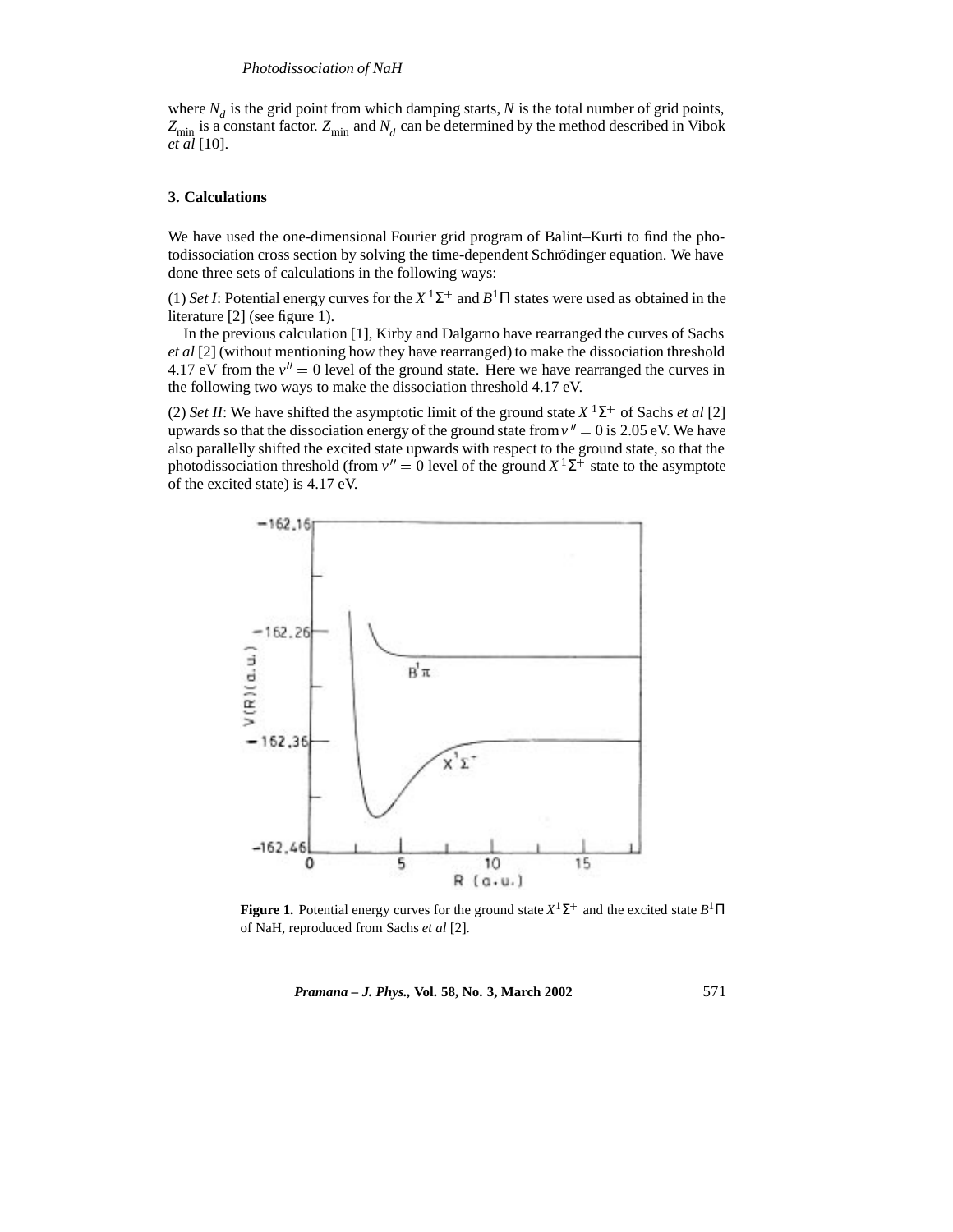(3) *Set III*: We have shifted the excited state upwards with respect to the ground state (without changing the curves) such that the threshold for dissociation is 4.17 eV.

For all these calculations, dipole transition moments of Sachs *et al* [7] have been used. Grid spacing was taken to be 0.05 a.u for all three sets of calculations. We have tried different values of time step for propagation, and presented results for time step 6.5 a.u which gives the best energy convergence.

#### **4. Results and discussion**

The maximum cross section and the corresponding photon-energy for all the three sets of calculations mentioned in the previous section have been tabulated (table 1) along with the results of Kirby and Dalgarno [1].

We found that the results of our calculation are significantly different from the previous result [1]. For the first set of calculation where we have used the potential curves without rearranging them, the value of maximum cross section is 3.621  $\AA^2$  and the corresponding photon energy is 33404 cm<sup>-1</sup>. But the maximum cross section in the previous calculation is much lower (2.4  $\AA^2$ ) and corresponding photon energy is much higher (36817 cm<sup>-1</sup>). It may be argued that this difference is due to the differences in the dissociation threshold as is given in column 4 of table 1. But in sets II and III, the dissociation threshold energy is the same as in the previous calculation [4] i.e.  $\sim$ 4.17 eV, and even then this difference is more than  $1000 \text{ cm}^{-1}$ . The maximum values of photodissociation cross section for these sets are even higher. We got almost identical results, since we have used almost the same set of curves. Hence the spectrum for sets II and III coincide, as seen in figure 2 (solid curve). For all these calculations, we find that the difference in threshold energy (table 1) results in a shift in the spectrum and hence the position of maximum cross section is shifted as shown in figure 2. The position of maximum cross section has been shown by dashed vertical lines. Starting from left, the first line corresponds to set I, the second one to sets II and III and the third one shows the position of maximum photodissociation cross section obtained by Kirby and Dalgarno [1]. We find that the photon energy corresponding to the maximum cross section is close to the transition at the equilibrium separation. The photon energy is slightly less than the energy difference at the equilibrium separation for all these calculations and the difference lies within 130 and 159 cm<sup>-1</sup>. Subtracting the energy in

| Set           | Maximum<br>cross section<br>$(A^2)$ | Photon energy<br>for maximum<br>cross section<br>from $v'' = 0$<br>$(cm^{-1})$ | Threshold <sup>*</sup> for<br>dissociation<br>from $v'' = 0$<br>$(cm^{-1})$ | Energy difference<br>of $B^1\Pi$ at $r_e$<br>from $v'' = 0$<br>$(cm^{-1})$ |
|---------------|-------------------------------------|--------------------------------------------------------------------------------|-----------------------------------------------------------------------------|----------------------------------------------------------------------------|
|               | 3.621                               | 33404                                                                          | 31289                                                                       | 33563                                                                      |
| Н             | 3.8757                              | 35763                                                                          | 33633                                                                       | 35900                                                                      |
| Ш<br>Ref. [4] | 3.876<br>2.4                        | 35772<br>36817                                                                 | 33634<br>33633                                                              | 35902                                                                      |

| Table |
|-------|
|-------|

Threshold for dissociation from *re* can be obtained by adding column 2 of table 2 to this column.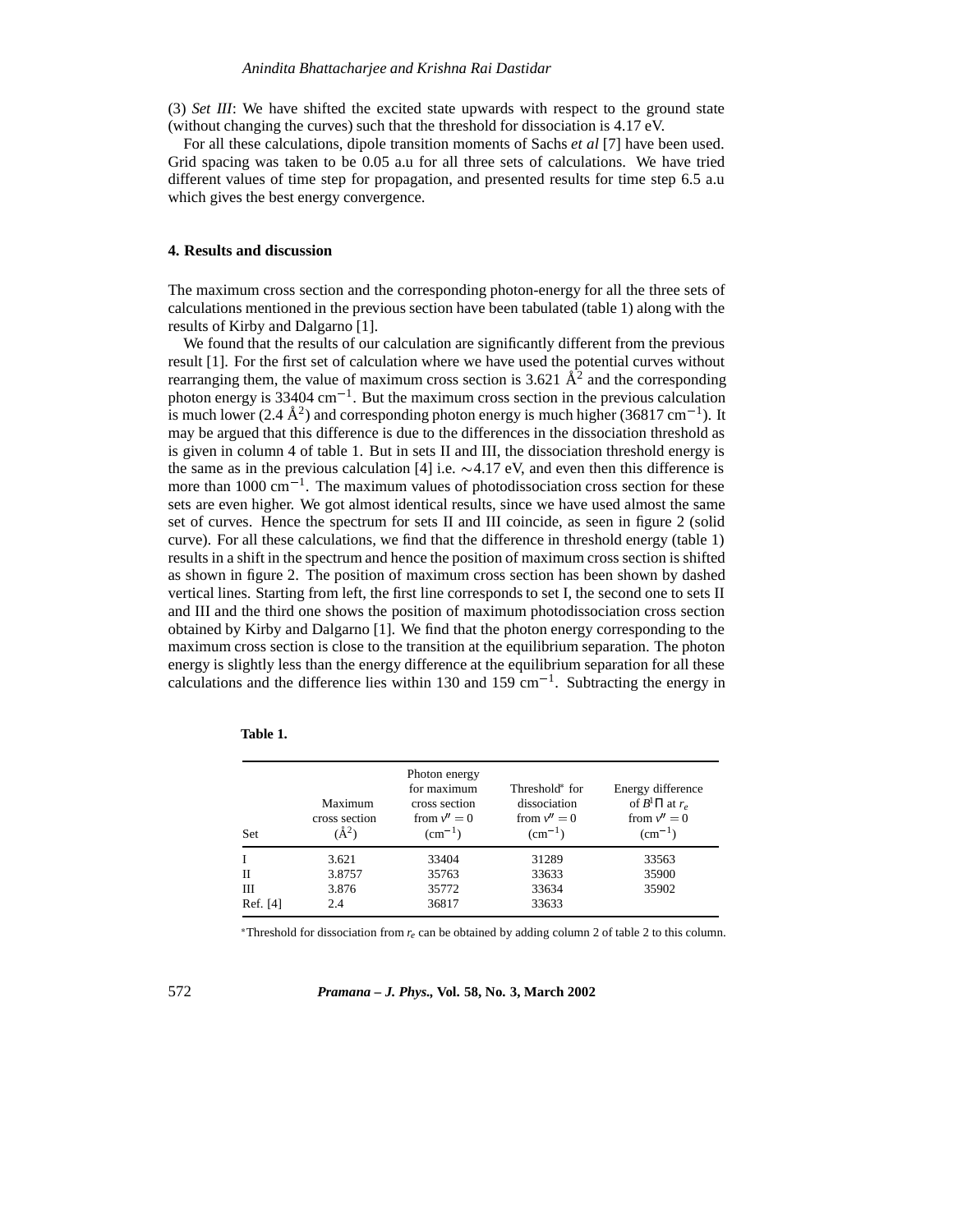

**Figure 2.** Photodissociation cross section of NaH molecule as a function of photon energy for different sets of potential energy curves  $(X^1\Sigma^+$  and  $B^1\Pi)$ . Dashed line: results for set I (see  $\S3$ ); solid line: results for sets II and III (see text).

| Set | Zero-point energy<br>$(cm^{-1})$ | Energy difference<br>at $r_{\min}^*$ (cm <sup>-1</sup> )<br>$(r_{\text{min}}$ in a.u) | Energy difference<br>at $r_{\rm max}^*$ (cm <sup>-1</sup> )<br>$(r_{\text{max}}$ in a.u) |
|-----|----------------------------------|---------------------------------------------------------------------------------------|------------------------------------------------------------------------------------------|
| I   | 543                              | 35520 (3.32)                                                                          | 32338 (3.99)                                                                             |
| Н   | 543                              | 37863 (3.32)                                                                          | 34740 (3.99)                                                                             |
| Ш   | 543                              | 37865 (3.32)                                                                          | 34742 (3.99)                                                                             |

 *r*min, and *r*max are the inner and outer turning points of the ground vibrational level of the ground  $X^1\Sigma^+$  state.

column 4 from that in column 3 of table 2, one can get the range of photon energy within which the Franck–Condon transitions can occur. We find that the maximum of the cross section lies well within this Franck–Condon region.

For set II, shift in the ground state asymptote has negligible effect on the position of the ground vibrational level, from the minimum of the potential energy curve (table 2).

# **5. Conclusions**

We obtained the photodissociation cross section of NaH from the ground  $X<sup>1</sup>\Sigma^{+}$  state via the excited state  $B<sup>1</sup>$ Π. We have found that our results are significantly different from those obtained by Kirby and Dalgarno [1].

*Pramana – J. Phys.,* **Vol. 58, No. 3, March 2002** 573